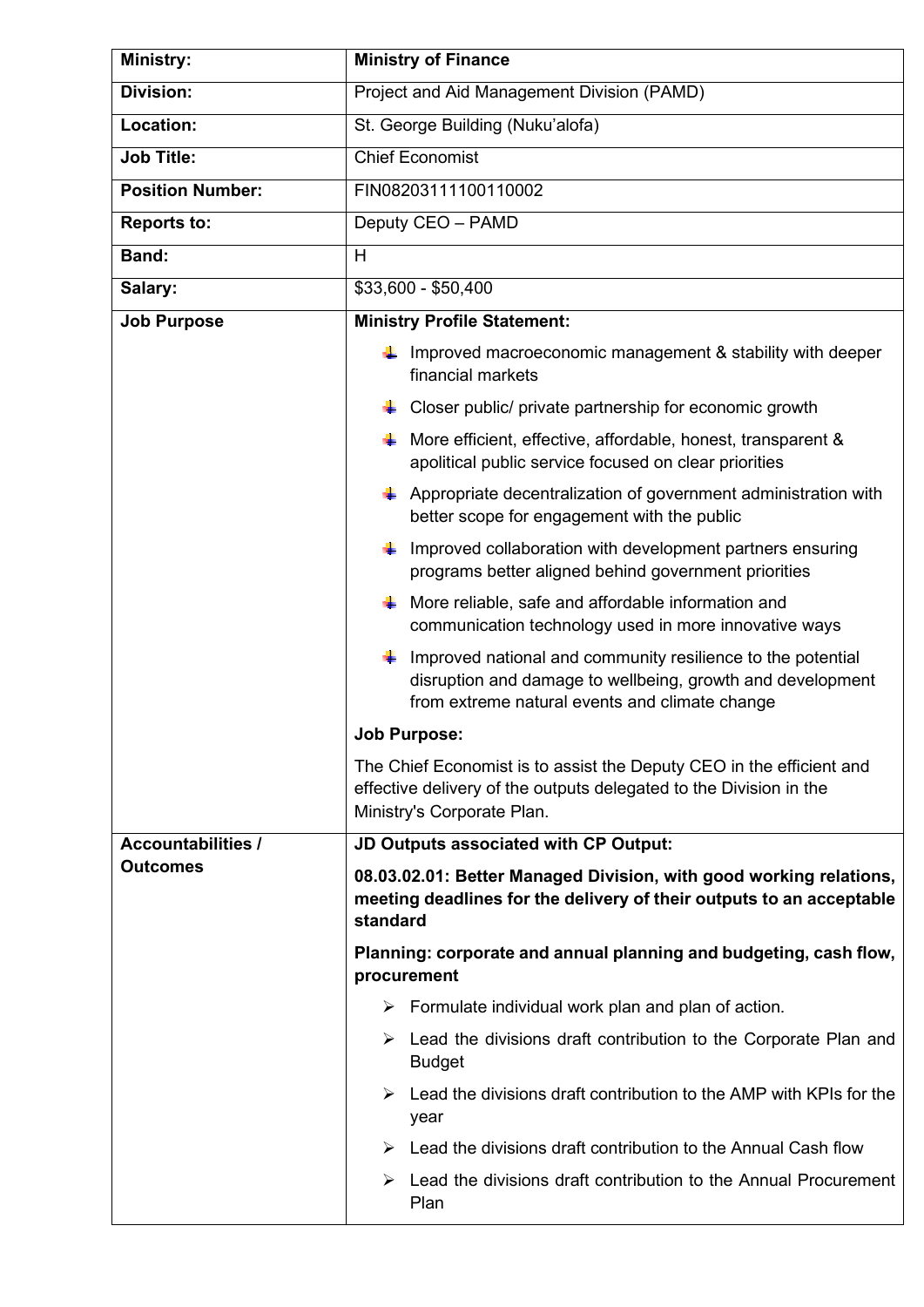| ➤ | Lead the divisions draft contribution to the Annual Asset<br>management plan                                                                                                                                                                                                                                                                             |
|---|----------------------------------------------------------------------------------------------------------------------------------------------------------------------------------------------------------------------------------------------------------------------------------------------------------------------------------------------------------|
| ➤ | Lead the divisions draft contribution to the Risk Management<br>Plan                                                                                                                                                                                                                                                                                     |
| ➤ | Lead the divisions draft contribution to the Staff Development                                                                                                                                                                                                                                                                                           |
|   | $\triangleright$ Lead the divisions draft contribution to the Division responsibility<br>map                                                                                                                                                                                                                                                             |
|   | $\triangleright$ Lead the divisions draft contribution to the Division org structure                                                                                                                                                                                                                                                                     |
|   | Lead the divisions draft contribution to the Annual leave Plan                                                                                                                                                                                                                                                                                           |
|   | $\triangleright$ Lead the divisions draft contribution to the Coms Strategy                                                                                                                                                                                                                                                                              |
|   | Organizing: division of labour, organization structures, procedures.                                                                                                                                                                                                                                                                                     |
|   | $\triangleright$ Develop an induction Program for all new staff, including admin<br>and technical SOPs and working ethos of MoF, with a test of their<br>understanding to be administered after the induction                                                                                                                                            |
|   | $\triangleright$ Develop M & E for TA with clear TOR and supervision of all TAs<br>to the Division with transfer of knowledge                                                                                                                                                                                                                            |
|   | > Develop Standard Operating Procedures (SOPs) Framework,<br>listing all SOPs for all technical process in Division with clear<br>numbering                                                                                                                                                                                                              |
|   | > Develop Information Management Framework (base on MFD<br>Framework), clearly identifying all types of records, data,<br>documents and other information that the Division is responsible<br>for collecting, producing and storing, with clear systems for their<br>efficient storage and retrieval (includes file structure, database,<br>paper files) |
| ➤ | Leading: communications with stakeholders, staff management<br>and development.                                                                                                                                                                                                                                                                          |
| ➤ | Well drafted press releases and issue of data and information to<br>be made public                                                                                                                                                                                                                                                                       |
|   | > Develop M & E for HoD & Divisional meetings                                                                                                                                                                                                                                                                                                            |
|   | $\triangleright$ Develop and monitor hand over notes for staff on leave                                                                                                                                                                                                                                                                                  |
| ➤ | Draft Monthly report on staff attendance, leave, travel and<br>training                                                                                                                                                                                                                                                                                  |
|   | $\triangleright$ Leading: communications with stakeholders, staff management<br>and development.                                                                                                                                                                                                                                                         |
|   | $\triangleright$ Well drafted press releases and issue of data and information to<br>be made public                                                                                                                                                                                                                                                      |
|   | $\triangleright$ Develop M & E for HoD & Divisional meetings                                                                                                                                                                                                                                                                                             |
| ➤ | Develop and monitor hand over notes for staff on leave                                                                                                                                                                                                                                                                                                   |
|   | Draft Monthly report on staff attendance, leave, travel and<br>training                                                                                                                                                                                                                                                                                  |
|   | JD Outputs associated with CP Output:                                                                                                                                                                                                                                                                                                                    |
|   | 08.3.03-02: Better platform for aid management, effectiveness and<br>harmonization.                                                                                                                                                                                                                                                                      |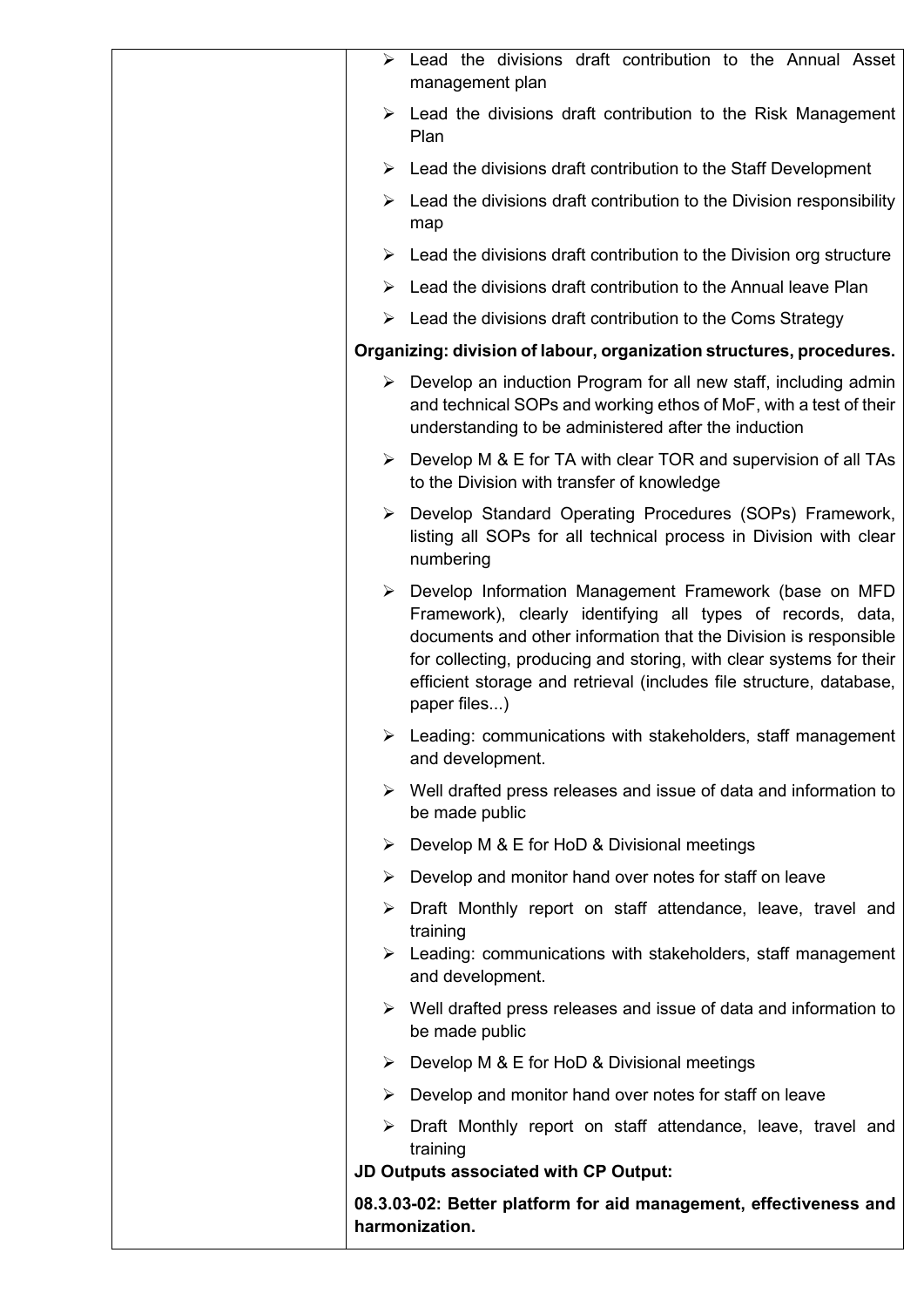|                             | ➤                 | Serve as CCDRM focal officer                                                                                                                             |
|-----------------------------|-------------------|----------------------------------------------------------------------------------------------------------------------------------------------------------|
|                             | ➤                 | Organise the UNDP and UN agencies Tonga Coordination<br>Meetings with clear agenda, outputs and minutes                                                  |
|                             |                   | $\triangleright$ Organise the Sector/Pillar Meetings with clear agenda, outputs<br>and minutes                                                           |
|                             |                   | $\triangleright$ Maintain the progress of the GFCA                                                                                                       |
|                             |                   | $\triangleright$ Lead in facilitating the Economic and Social Recovery (ESR)<br>cluster meetings                                                         |
|                             |                   | JD Outputs associated with CP Output:                                                                                                                    |
|                             |                   | 08.3.03-03: Better project cycle system to formulate, appraise,<br>approve, monitor and report on projects.                                              |
|                             |                   | $\triangleright$ Organize CDCC with clear agenda, outputs and minutes                                                                                    |
|                             |                   | $\triangleright$ Draft the CDCC quarterly Report and report to Cabinet                                                                                   |
|                             | ➤                 | Coordinate submissions to the CDCC from the division for tabling                                                                                         |
|                             | ➤                 | Update the project cycle with agreed formats and reporting<br>timeline                                                                                   |
|                             | ➤                 | Monthly reconciliation of the AIMs and monthly reporting                                                                                                 |
|                             | ➤                 | Quarterly Report of Project Physical and Financial Status                                                                                                |
|                             | ➤                 | Draft project acquittal reports for relevant donor                                                                                                       |
|                             | ➤                 | Ensure the contribution for the UNDP and UN family are<br>incorporated into the budget process                                                           |
|                             | ➤                 | Project, development expenditure and aid<br>management<br>component in Budget Strategy, Statement and Estimates                                          |
|                             |                   | $\triangleright$ Secretariat support and participation in project steering<br>committees                                                                 |
|                             |                   | <b>Person Specification</b>                                                                                                                              |
| <b>Skills and Abilities</b> | <b>Mandatory:</b> |                                                                                                                                                          |
|                             | ➤                 | advanced computer skills, well versed with Microsoft Office<br>(Word, Excel, Access, PowerPoint) and other software                                      |
|                             | ➤                 | ability to draft clear well-articulated documents, supported by<br>clear use of data in charts and tables, and clear<br>recommendations (where required) |
|                             | ➤                 | ability to travel is required, and work after hours is sometimes<br>necessary                                                                            |
|                             | ≻                 | good public relation, communicating and networking skills in<br>Tonga and a range of other social and cultural settings                                  |
|                             |                   | ability to present clearly and effectively represent Tonga<br>domestically and internationally in a wide range of meetings and<br>different environments |